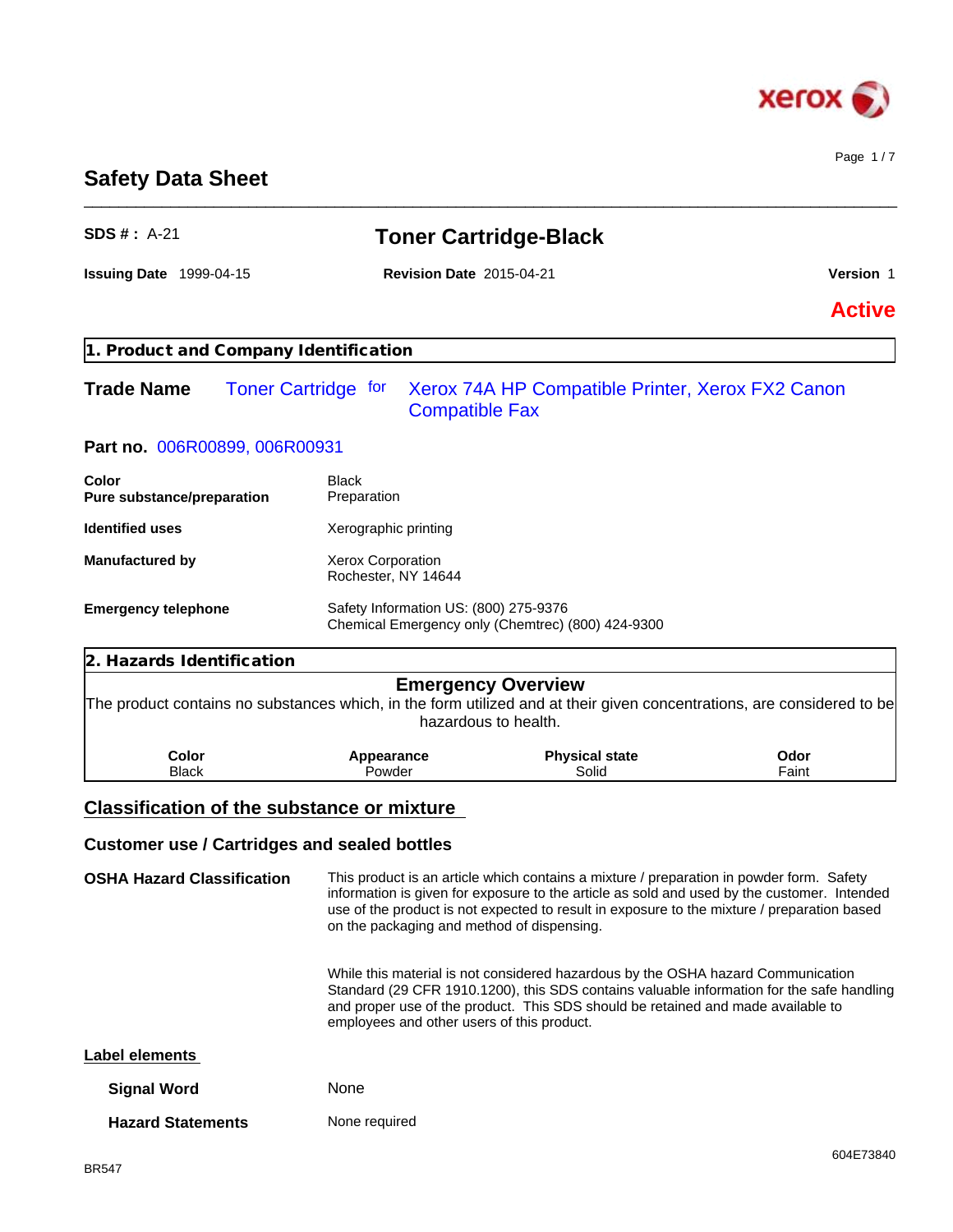

# \_\_\_\_\_\_\_\_\_\_\_\_\_\_\_\_\_\_\_\_\_\_\_\_\_\_\_\_\_\_\_\_\_\_\_\_\_\_\_\_\_\_\_\_\_\_\_\_\_\_\_\_\_\_\_\_\_\_\_\_\_\_\_\_\_\_\_\_\_\_\_\_\_\_\_\_\_\_\_\_\_\_\_\_\_\_\_\_\_\_\_\_\_\_ **SDS # :** A-21 **Toner Cartridge-Black** Page 2 / 7

**Precautionary Statements** None required

# **Potential Health Effects**

| <b>Principle Routes of Exposure</b> | Inhalation                                                                                                                                                                   |
|-------------------------------------|------------------------------------------------------------------------------------------------------------------------------------------------------------------------------|
| <b>Acute toxicity</b>               |                                                                                                                                                                              |
| <b>Eyes</b>                         | No known effect                                                                                                                                                              |
| <b>Skin</b>                         | No known effect                                                                                                                                                              |
| <b>Inhalation</b>                   | No known effect                                                                                                                                                              |
| <b>Ingestion</b>                    | No known effect                                                                                                                                                              |
| <b>Chronic effects</b>              |                                                                                                                                                                              |
| <b>Main symptoms</b>                | Overexposure may cause:                                                                                                                                                      |
|                                     | mild respiratory irritation similar to nuisance dust.                                                                                                                        |
|                                     | <b>Aggravated medical conditions</b> None under normal use conditions                                                                                                        |
| <b>Environmental hazard</b>         | The environmental impact of this product has not been fully investigated. However, this<br>preparation is not expected to present significant adverse environmental effects. |

# 3. Composition/Information on Ingredients

| <b>Chemical Name</b>   | <b>CAS-No</b> | Weight % |
|------------------------|---------------|----------|
| Magnetite              | 1317-61-9     | >40      |
| Polystyrene resin      | 9003-53-6     | >20      |
| Styrene acrylate resin | 25153-46-2    | >20      |
| Wax                    | 25085-53-4    |          |
| Amorphous silica       | 67768-90-7    |          |

4. First Aid Measures

| General advice                    | For external use only. When symptoms persist or in all cases of doubt seek medical advice.<br>Show this material safety data sheet to the doctor in attendance. |
|-----------------------------------|-----------------------------------------------------------------------------------------------------------------------------------------------------------------|
| Eye contact                       | Immediately flush with plenty of water. After initial flushing, remove any contact lenses and<br>continue flushing for at least 15 minutes                      |
| <b>Skin contact</b>               | Wash skin with soap and water                                                                                                                                   |
| <b>Inhalation</b>                 | Move to fresh air                                                                                                                                               |
| Ingestion                         | Rinse mouth with water and afterwards drink plenty of water or milk                                                                                             |
| Notes to physician                | Treat symptomatically                                                                                                                                           |
| <b>Protection of first-aiders</b> | No special protective equipment required                                                                                                                        |
|                                   |                                                                                                                                                                 |

# 5. Fire-Fighting Measures

| <b>Flammable properties</b>    | Not flammable. Will not readily ignite                            |
|--------------------------------|-------------------------------------------------------------------|
| <b>Flash point</b>             | Not applicable                                                    |
| Suitable extinguishing media   | Use water spray or fog; do not use straight streams, Foam         |
| Unsuitable extinguishing media | Do not use a solid water stream as it may scatter and spread fire |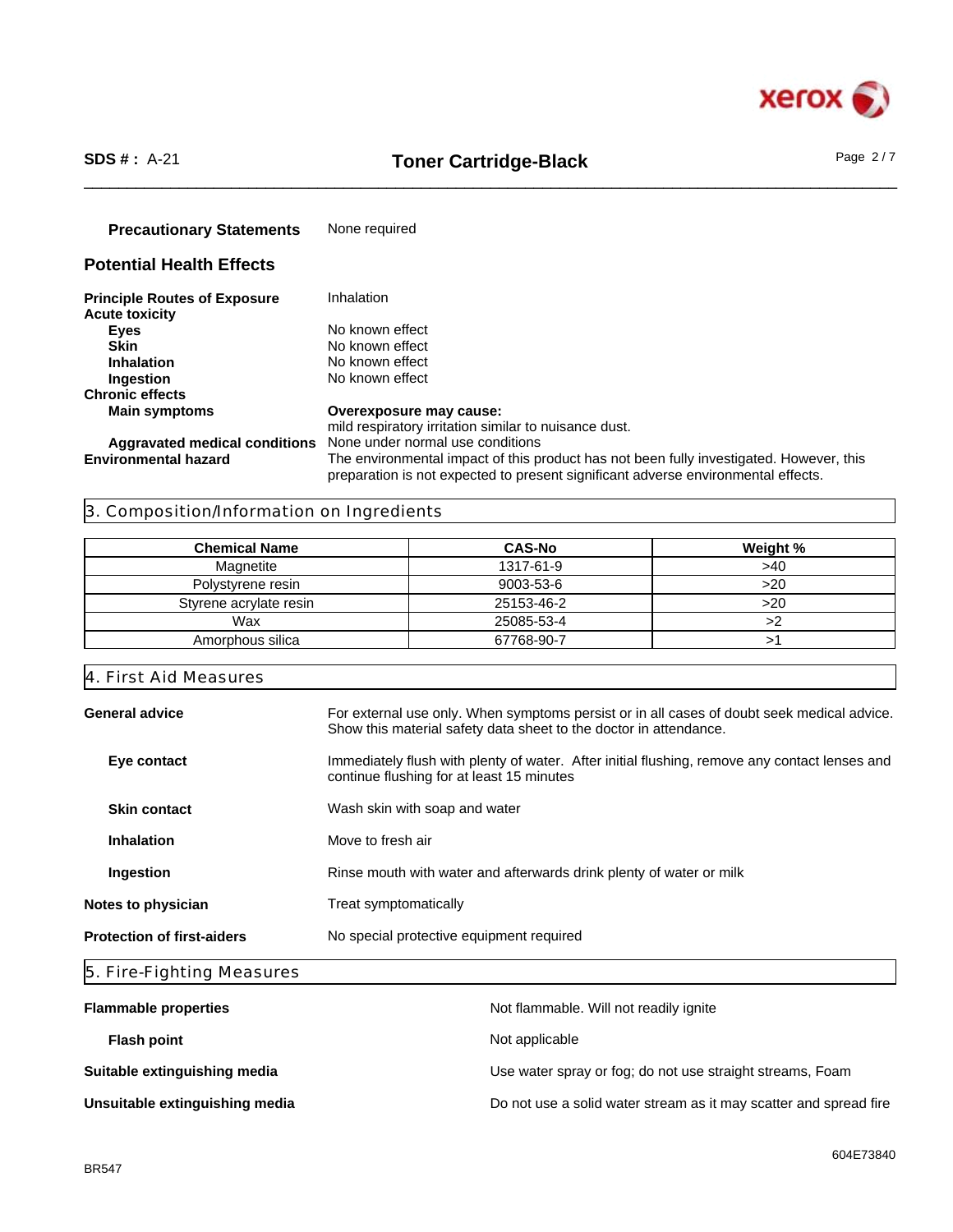

# \_\_\_\_\_\_\_\_\_\_\_\_\_\_\_\_\_\_\_\_\_\_\_\_\_\_\_\_\_\_\_\_\_\_\_\_\_\_\_\_\_\_\_\_\_\_\_\_\_\_\_\_\_\_\_\_\_\_\_\_\_\_\_\_\_\_\_\_\_\_\_\_\_\_\_\_\_\_\_\_\_\_\_\_\_\_\_\_\_\_\_\_\_\_ **SDS # :** A-21 **Toner Cartridge-Black** Page 3 / 7

# **Specific hazards arising from the chemical**

| <b>Hazardous combustion products</b> |  |  |  |
|--------------------------------------|--|--|--|
|--------------------------------------|--|--|--|

**Explosion Data Sensitivity to Mechanical Impact <br>
Sensitivity to Static Discharge Manual Sensitivity to Static Discharge Manual Sensitive Sensitive Sensitive S** 

Hazardous decomposition products due to incomplete combustion Carbon oxides Nitrogen oxides (NOx)

Fine dust dispersed in air, in sufficient concentrations, and in the presence of an ignition source is a potential dust explosion hazard

#### **Protective Equipment and Precautions for Firefighters**

In the event of fire and/or explosion do not breathe fumes. Wear fire/flame resistant/retardant clothing. Use self-contained pressure-demand breathing apparatus if needed to prevent exposure to smoke or airborne toxins.

| 6. Accidental Release Measures                  |                                                                                                                                                                              |
|-------------------------------------------------|------------------------------------------------------------------------------------------------------------------------------------------------------------------------------|
| <b>Personal Precautions</b>                     | Avoid breathing dust                                                                                                                                                         |
| <b>Environmental Precautions</b>                | No special environmental precautions required                                                                                                                                |
| <b>Methods for containment</b>                  | Prevent dust cloud                                                                                                                                                           |
| Methods for cleaning up                         | Prevent dust cloud. Sweep up or vacuum up spillage and collect in suitable container for<br>disposal. Use non-sparking tools and equipment.                                  |
| <b>Other Information</b>                        | The environmental impact of this product has not been fully investigated. However, this<br>preparation is not expected to present significant adverse environmental effects. |
| 7. Handling and Storage                         |                                                                                                                                                                              |
| Advice on safe handling                         | Handle in accordance with good industrial hygiene and safety practice<br>Avoid dust accumulation in enclosed space<br>Prevent dust cloud                                     |
| <b>Technical measures/Storage</b><br>conditions | Keep container tightly closed in a dry and well-ventilated place<br>Store at room temperature                                                                                |
| <b>Hygiene measures</b>                         | None under normal use condtions                                                                                                                                              |

# **Exposure guidelines Product information**

| ACGIH TLV TWA        | 10 mg/m <sup>3</sup> (inhalable particles) |
|----------------------|--------------------------------------------|
| ACGIH TLV TWA        | 3 mg/m <sup>3</sup> (respirable dust)      |
| OSHA PEL TWA         | 15 mg/m <sup>3</sup> (total dust)          |
| OSHA PEL TWA         | 5 mg/m <sup>3</sup> (respirable dust)      |
| Xerox Exposure Limit | $2.5 \text{ mg/m}^3$ (total dust)          |
| Xerox Exposure Limit | 0.4 mg/m <sup>3</sup> (respirable dust)    |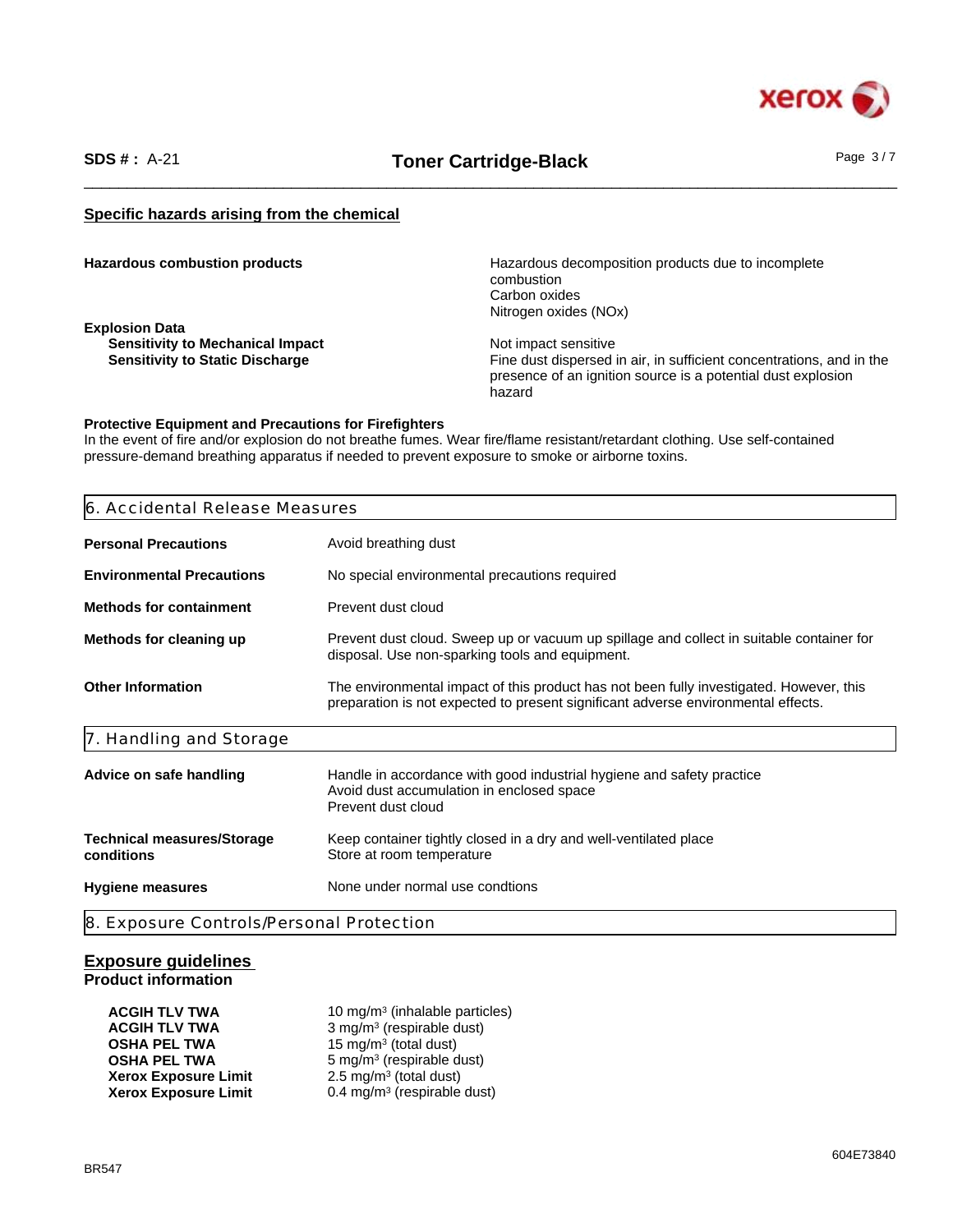

\_\_\_\_\_\_\_\_\_\_\_\_\_\_\_\_\_\_\_\_\_\_\_\_\_\_\_\_\_\_\_\_\_\_\_\_\_\_\_\_\_\_\_\_\_\_\_\_\_\_\_\_\_\_\_\_\_\_\_\_\_\_\_\_\_\_\_\_\_\_\_\_\_\_\_\_\_\_\_\_\_\_\_\_\_\_\_\_\_\_\_\_\_\_ **SDS # :** A-21 **Toner Cartridge-Black** Page 4 / 7

# **Other Information**

The results obtained from a Xerox sponsored Chronic Toner Inhalation Study demonstrated no lung changes in rats for the lowest (1 mg/m<sup>3</sup> ) exposure level (the level most relevant to potential human exposure). A very slight degree of fibrosis was noted in 25% of animals at the middle (4mg/m<sup>3</sup>) exposure level, while a slight degree of fibrosis was noted in all the animals at the highest (16 mg/m<sup>3</sup> ) exposure level. These findings are attributed to "lung overloading", a generic response to excessive amounts of any dust retained in the lungs for a prolonged period. This study was conducted using a special test toner to comply with an EPA testing protocol.

# **Occupational Exposure Controls**

| <b>Engineering measures</b> | None under normal use conditions |  |
|-----------------------------|----------------------------------|--|
|-----------------------------|----------------------------------|--|

# **Personal Protective Equipment**

# **Customer use / Cartridges and sealed bottles**

| <b>Respiratory protection</b> | No special protective equipment required |
|-------------------------------|------------------------------------------|
| <b>Eye/Face protection</b>    | No special protective equipment required |
| Skin and body protection      | No special protective equipment required |
| <b>Hand protection</b>        | No special protective equipment required |

# 9. Physical and Chemical Properties

| Appearance<br><b>Odor threshold</b><br>рH<br><b>Flash point</b>                                                                                                                                                                                                                         | Powder<br>Not applicable<br>Not applicable<br>Not applicable |                                                                                                                                                                                                                    | Odor<br><b>Physical state</b><br>Color<br><b>Boiling</b><br>point/range | Faint<br>Solid<br>Black<br>Not applicable                                                    |
|-----------------------------------------------------------------------------------------------------------------------------------------------------------------------------------------------------------------------------------------------------------------------------------------|--------------------------------------------------------------|--------------------------------------------------------------------------------------------------------------------------------------------------------------------------------------------------------------------|-------------------------------------------------------------------------|----------------------------------------------------------------------------------------------|
| <b>Softening point</b>                                                                                                                                                                                                                                                                  | 52 - 66 °C / 125 - 150 °F                                    |                                                                                                                                                                                                                    | Autoignition<br>temperature                                             | Not applicable                                                                               |
| <b>Flammability Limits in Air</b>                                                                                                                                                                                                                                                       |                                                              | Not applicable                                                                                                                                                                                                     |                                                                         |                                                                                              |
| <b>Explosive properties</b><br>Vapor pressure<br>Vapor density<br><b>Water solubility</b><br>Viscosity<br><b>Partition coefficient</b><br><b>Evaporation rate</b><br><b>Melting point/range</b><br><b>Freezing point</b><br><b>Decomposition temperature</b><br><b>Specific gravity</b> |                                                              | source is a potential dust explosion hazard.<br>Not applicable<br>Not applicable<br>Negligible<br>Not applicable<br>Not applicable<br>Not applicable<br>Not determined<br>Not applicable<br>Not determined<br>~1.8 |                                                                         | Fine dust dispersed in air, in sufficient concentrations, and in the presence of an ignition |

# 10. Stability and Reactivity

**Reactivity Reactivity No dangerous reaction known under conditions of normal use**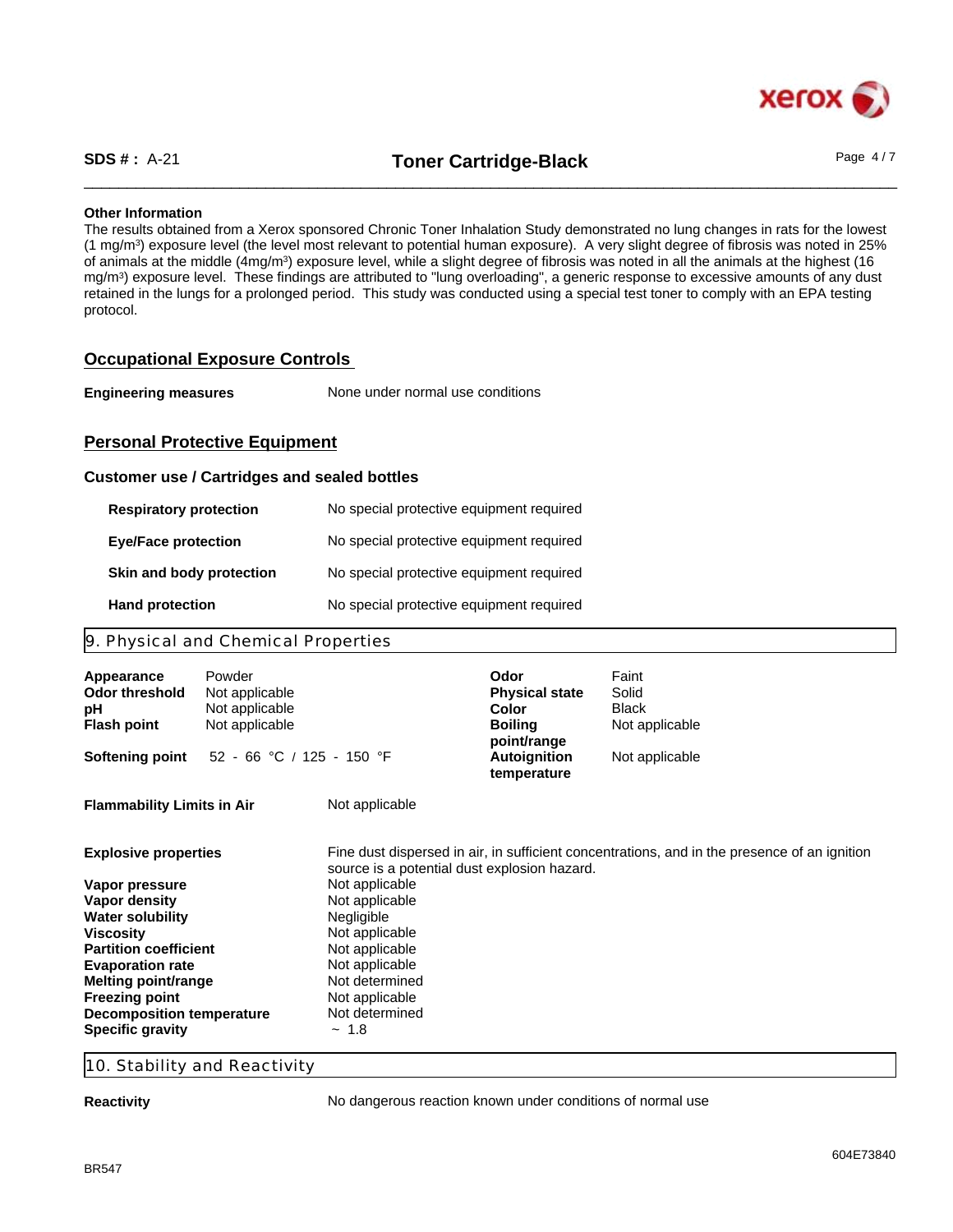

| <b>SDS #: A-21</b>                                     | Page $5/7$<br><b>Toner Cartridge-Black</b>                                                                                                                        |  |  |  |
|--------------------------------------------------------|-------------------------------------------------------------------------------------------------------------------------------------------------------------------|--|--|--|
| <b>Stability</b>                                       | Stable under normal conditions                                                                                                                                    |  |  |  |
| Incompatible products                                  | None                                                                                                                                                              |  |  |  |
| <b>Conditions to Avoid</b>                             | Prevent dust cloud<br>Fine dust dispersed in air, in sufficient concentrations, and in the presence of an ignition<br>source is a potential dust explosion hazard |  |  |  |
| Hazardous Decomposition Products None under normal use |                                                                                                                                                                   |  |  |  |
| <b>Hazardous polymerization</b>                        | Hazardous polymerization does not occur                                                                                                                           |  |  |  |
| <b>Hazardous reactions</b>                             | None under normal processing                                                                                                                                      |  |  |  |
| 11. Toxicological Information                          |                                                                                                                                                                   |  |  |  |

The toxicity data noted below is based on the test results of similar reprographic materials.

# **Acute toxicity**

| <b>Product information</b>           |                                                                                      |
|--------------------------------------|--------------------------------------------------------------------------------------|
| <b>Irritation</b><br>LD50 Oral       | No skin irritation, No eye irritation<br>$> 5$ g/kg (rat)                            |
| <b>LD50 Dermal</b>                   | $> 5$ g/kg (rabbit)                                                                  |
| <b>LC50 Inhalation:</b>              | $> 5$ mg/L (rat, 4 hr)                                                               |
|                                      |                                                                                      |
| <b>Eyes</b>                          | No known effect                                                                      |
| <b>Skin</b>                          | No known effect                                                                      |
| <b>Inhalation</b>                    | No known effect                                                                      |
| Ingestion                            | No known effect                                                                      |
|                                      |                                                                                      |
| <b>Chronic toxicity</b>              |                                                                                      |
| <b>Product information</b>           |                                                                                      |
| <b>Chronic effects</b>               | No known effects under normal use conditions                                         |
| <b>Main symptoms</b>                 | <b>Overexposure may cause:</b> mild respiratory irritation similar to nuisance dust. |
| <b>Aggravated medical conditions</b> | None under normal use conditions                                                     |
| Carcinogenicity                      | Contains no ingredient listed as a carcinogen.                                       |
| <b>Other toxic effects</b>           |                                                                                      |
| <b>Product information</b>           |                                                                                      |
| <b>Sensitization</b>                 | No sensitization responses were observed                                             |
| <b>Mutagenic effects</b>             | Not mutagenic in AMES Test                                                           |
| <b>Target organ effects</b>          | None known                                                                           |
|                                      |                                                                                      |
| Other adverse effects                | None known                                                                           |
| <b>Aspiration Hazard</b>             | Not applicable                                                                       |
|                                      |                                                                                      |

# 12. Ecological Information

#### **Ecotoxicity**

The environmental impact of this product has not been fully investigated. However, this preparation is not expected to present significant adverse environmental effects.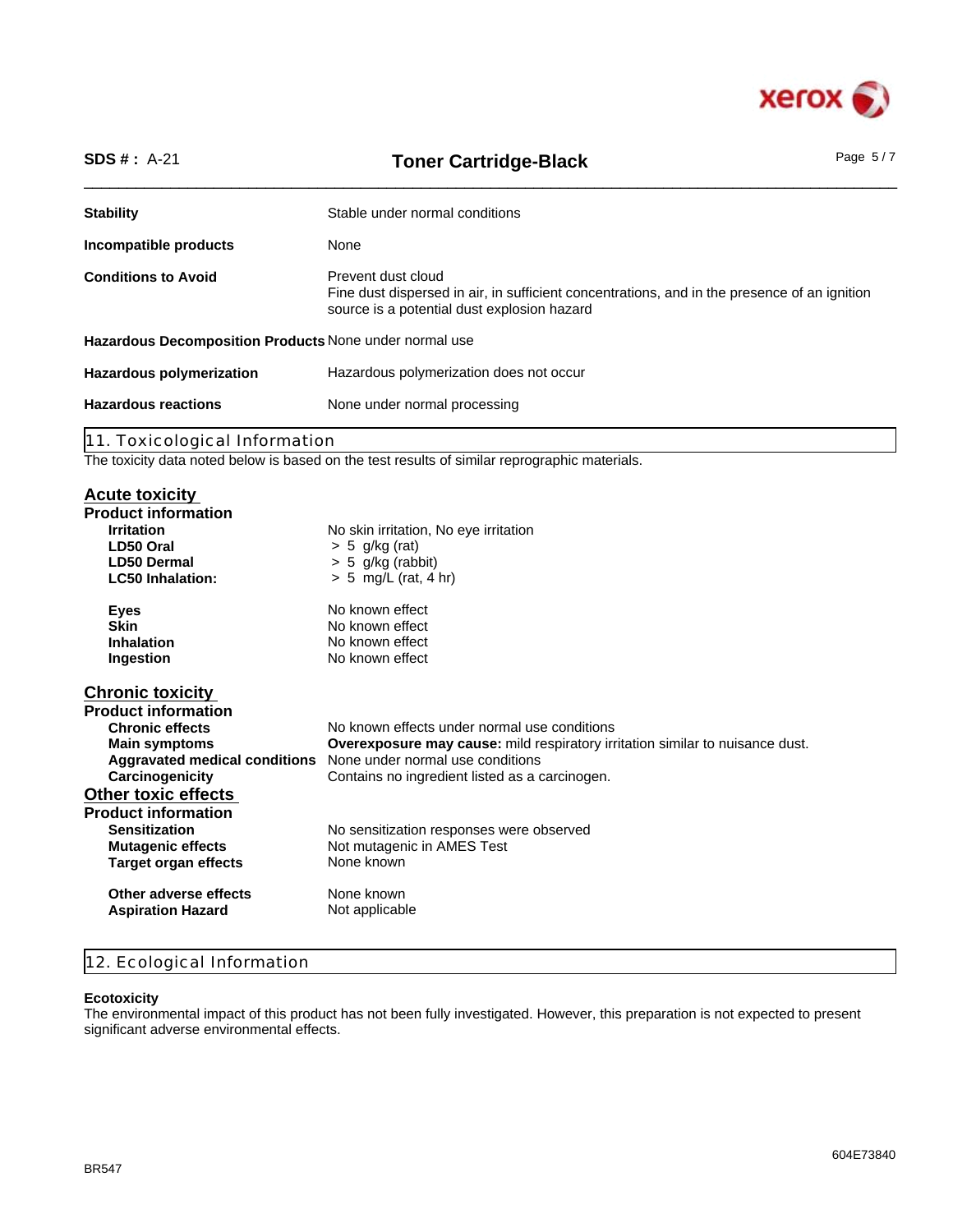

\_\_\_\_\_\_\_\_\_\_\_\_\_\_\_\_\_\_\_\_\_\_\_\_\_\_\_\_\_\_\_\_\_\_\_\_\_\_\_\_\_\_\_\_\_\_\_\_\_\_\_\_\_\_\_\_\_\_\_\_\_\_\_\_\_\_\_\_\_\_\_\_\_\_\_\_\_\_\_\_\_\_\_\_\_\_\_\_\_\_\_\_\_\_ **SDS # :** A-21 **Toner Cartridge-Black** Page 6 / 7

| 13. Disposal Considerations   |                                                                                                                                                                                                                                                                                                                                                                                                                                                                                                                                 |  |
|-------------------------------|---------------------------------------------------------------------------------------------------------------------------------------------------------------------------------------------------------------------------------------------------------------------------------------------------------------------------------------------------------------------------------------------------------------------------------------------------------------------------------------------------------------------------------|--|
| <b>Waste Disposal Methods</b> | This material, as supplied, is not a hazardous waste according to Federal regulations (40)<br>CFR 261). This material could become a hazardous waste if it is mixed with or otherwise<br>comes in contact with a hazardous waste, if chemical additions are made to this material, or<br>if the material is processed or otherwise altered. Consult 40 CFR 261 to determine whether<br>the altered material is a hazardous waste. Consult the appropriate state, regional, or local<br>regulations for additional requirements. |  |
| <b>Contaminated packaging</b> | Dispose of in accordance with local regulations.                                                                                                                                                                                                                                                                                                                                                                                                                                                                                |  |
| 14. Transport Information     |                                                                                                                                                                                                                                                                                                                                                                                                                                                                                                                                 |  |

**Note** This material is not subject to regulation as a hazardous material for shipping.

#### 15. Regulatory Information

# **OSHA Regulatory Status**

This product is an article which contains a mixture / preparation in powder form. Safety information is given for exposure to the article as sold and used by the customer. Intended use of the product is not expected to result in exposure to the mixture / preparation based on the packaging and method of dispensing.

While this material is not considered hazardous by the OSHA hazard Communication Standard (29 CFR 1910.1200), this SDS contains valuable information for the safe handling and proper use of the product. This SDS should be retained and made available to employees and other users of this product.

# **International Inventories**

| TSCA            | Complies |
|-----------------|----------|
| <b>DSL/NDSL</b> | Complies |

#### **U.S. Federal Regulations SARA 313**

Section 313 of Title III of the Superfund Amendments and Reauthorization Act of 1986 (SARA). This product does not contain any chemicals which are subject to the reporting requirements of the Act and Title 40 of the Code of Federal Regulations, Part 372. **Clean Water Act**

This product is not regulated as a pollutant pursuant to the Clean Water Act (40 CFR 122.21 and 40 CFR 122.42).

# **Clean Air Act, Section 112 Hazardous Air Pollutants (HAPs) (see 40 CFR 61)**

This product is not regulated as a hazardous air pollutant (HAPS) under Section 112 of the Clean Air Act Amendments of 1990. **CERCLA**

This material, as supplied, does not contain any substances regulated as hazardous substances under the Comprehensive Environmental Response Compensation and Liability Act (CERCLA) (40 CFR 302) or the Superfund Amendments and Reauthorization Act (SARA) (40 CFR 355). There may be specific reporting requirements at the local, regional, or state level pertaining to releases of this material.

**TSCA**

TSCA 12(b) does not apply to this product.

# **U.S. State Regulations**

# **California Proposition 65**

This product does not contain any Proposition 65 chemicals.

# **U.S. State Right-to-Know Regulations**